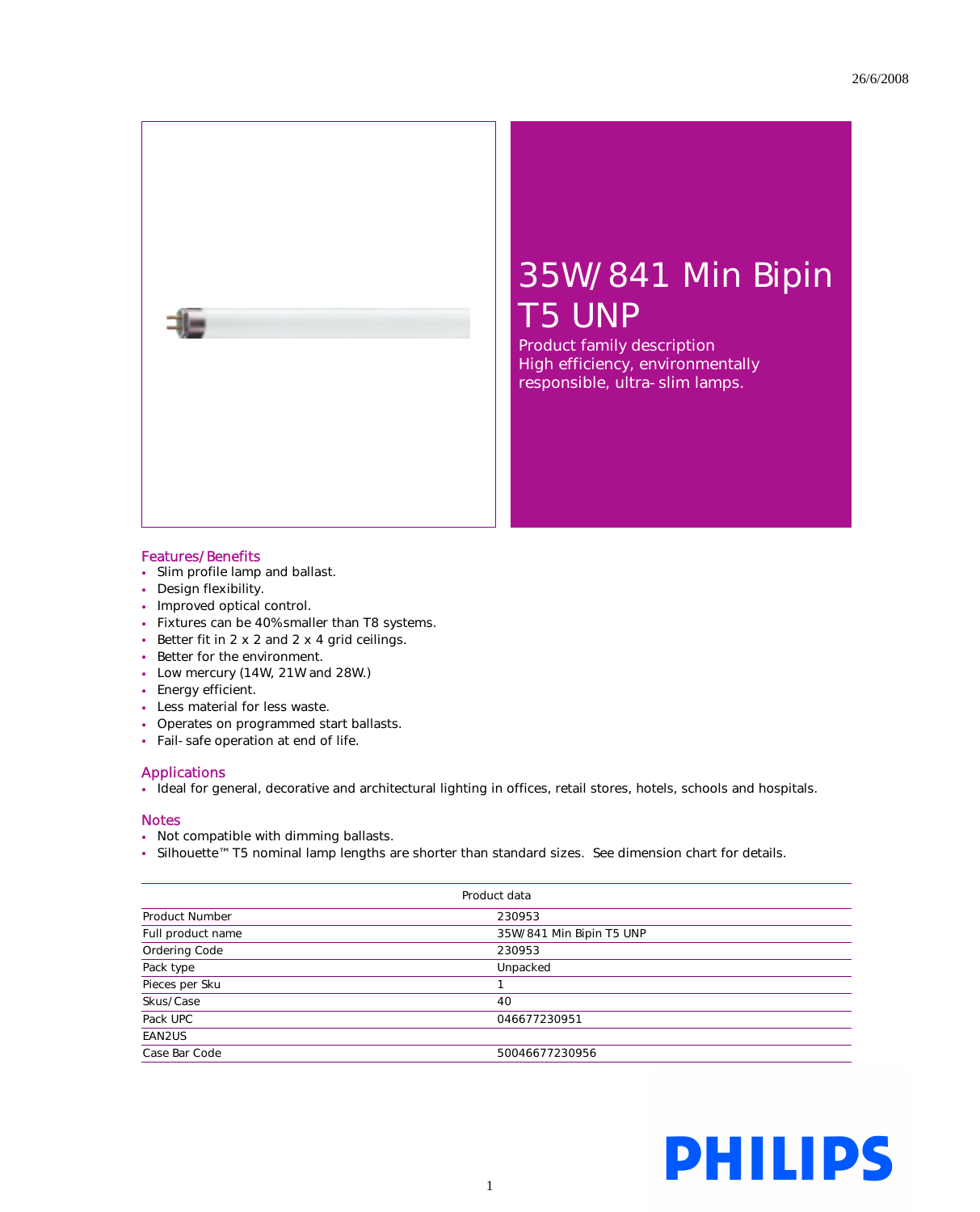| Product data              |                        |  |  |  |  |
|---------------------------|------------------------|--|--|--|--|
| Successor Product number  |                        |  |  |  |  |
| <b>System Description</b> | <b>High Efficiency</b> |  |  |  |  |
| Base                      | Miniature Bipin        |  |  |  |  |
| <b>Base Information</b>   | <b>Green Plate</b>     |  |  |  |  |
| Bulb                      | T5 [16mm]              |  |  |  |  |
| Packing Type              | UNP [Unpacked]         |  |  |  |  |
| Packing Configuration     | 40                     |  |  |  |  |
| Rated Avg. Life           | 24000 hr               |  |  |  |  |
| Type                      | na                     |  |  |  |  |
| Feature                   | na [Not Applicable]    |  |  |  |  |
| Ordering Code             | F35T5/841              |  |  |  |  |
| Pack UPC                  | 046677230951           |  |  |  |  |
| Case Bar Code             | 50046677230956         |  |  |  |  |
| Watts                     | 35W                    |  |  |  |  |
| Dimmable                  | <b>Yes</b>             |  |  |  |  |
| Mercury (Hg) Content      | $1.4 \text{ mg}$       |  |  |  |  |
| Color Code                | 840 [CCT of 4000K]     |  |  |  |  |
| Color Rendering Index     | 85 Ra8                 |  |  |  |  |
| <b>Color Designation</b>  | Cool White             |  |  |  |  |
| <b>Color Description</b>  | 840 Cool White         |  |  |  |  |
| <b>Color Temperature</b>  | 4000 K                 |  |  |  |  |
| <b>Initial Lumens</b>     | $-$ Lm                 |  |  |  |  |
| Overall Length C          | 1463.2 mm              |  |  |  |  |
| Diameter D                | $17 \text{ mm}$        |  |  |  |  |
| <b>Product Number</b>     | 230953                 |  |  |  |  |

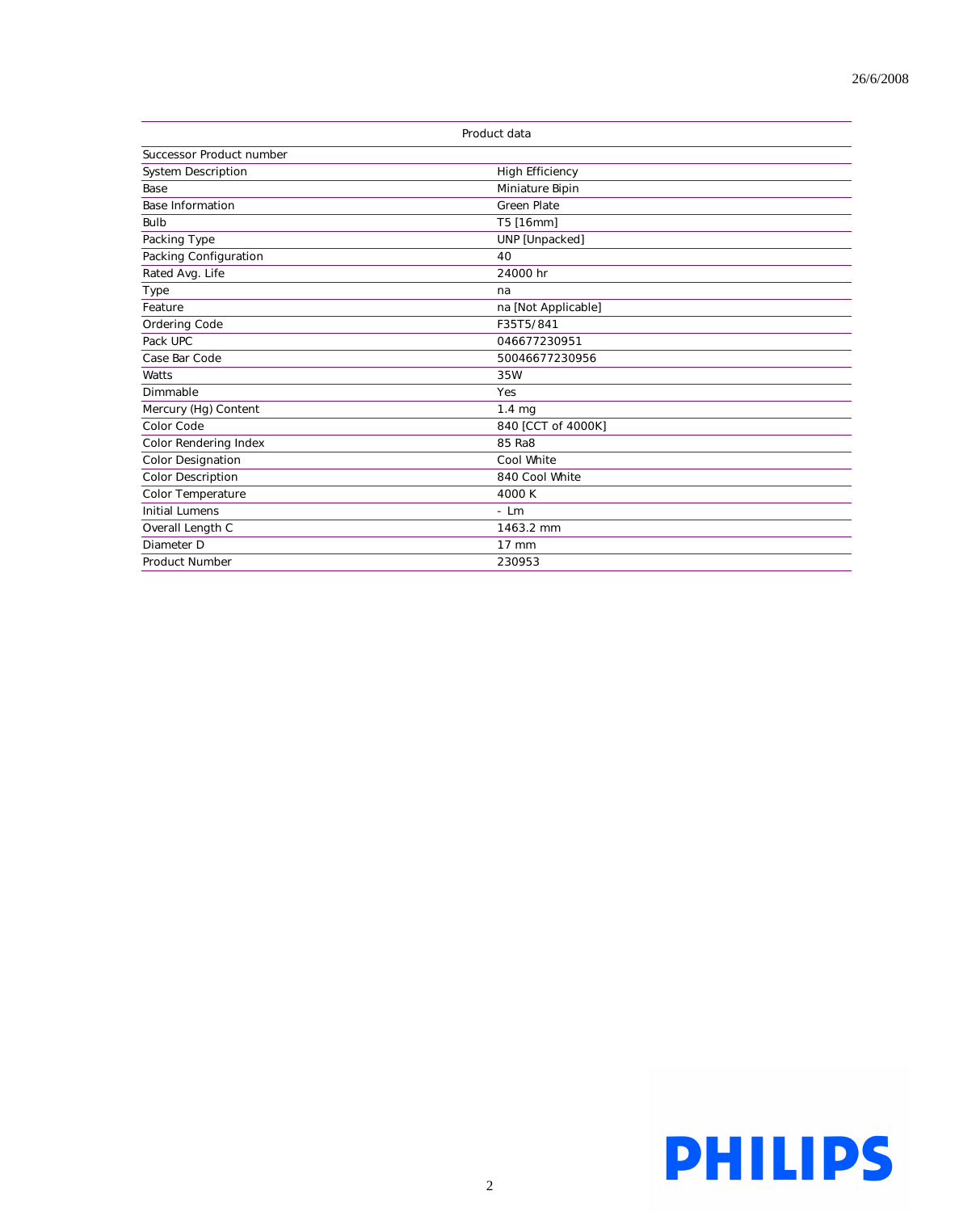

















Life Expectancy 12h cycle

TL5



Service Life 12h cycle

TL5

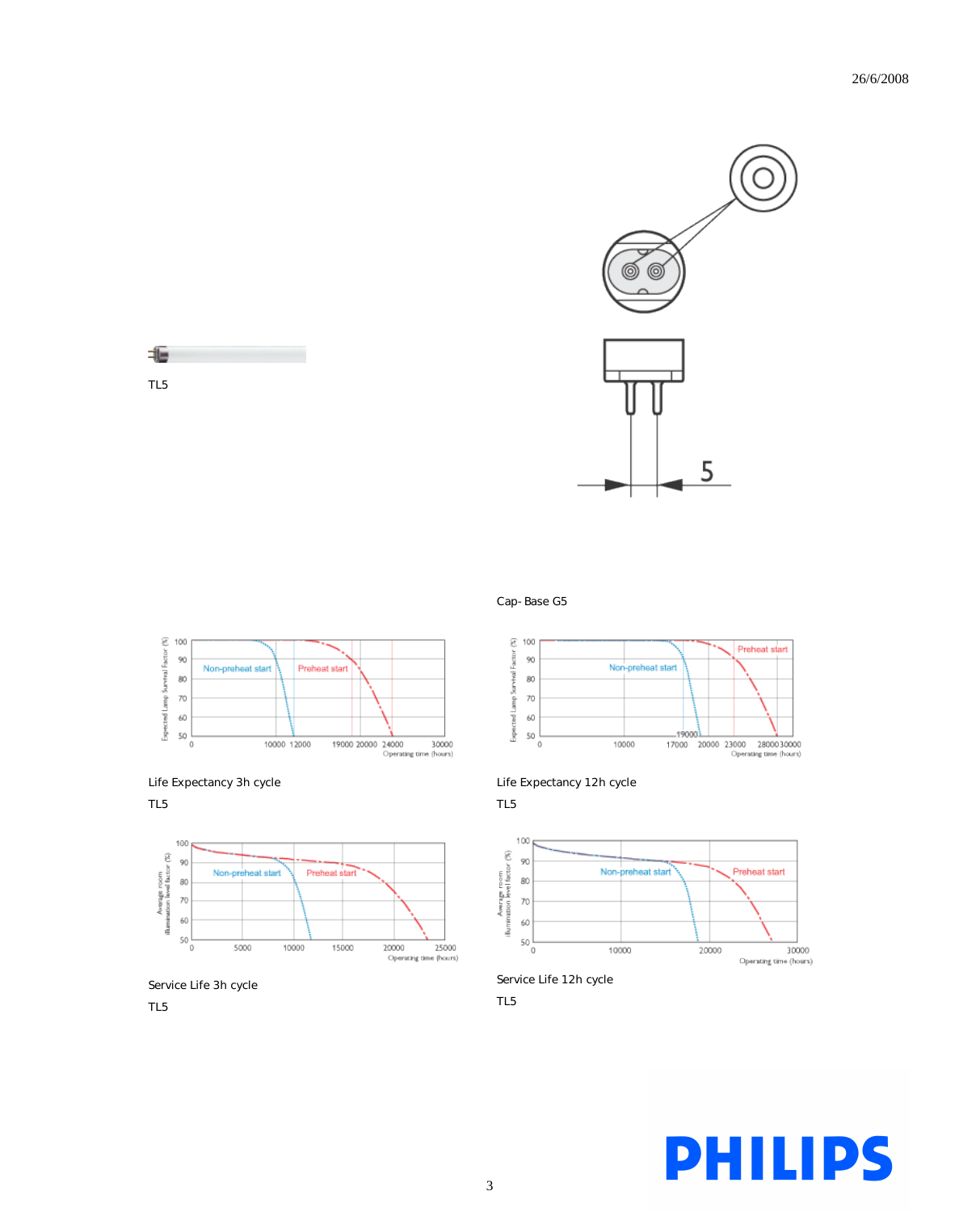

 $\begin{array}{ccc} & \mu\text{W per 5 mm per} \text{m} \\\text{20} & \text{30} & \text{30} & \text{30} \\\text{21} & \text{32} & \text{33} & \text{35} \\\text{22} & \text{34} & \text{35} & \text{36} \\\text{23} & \text{36} & \text{37} & \text{38} \\\text{25} & \text{38} & \text{39} & \text{39} \\\text{26} & \text{39} & \text{39} & \text{39} \\\text{27} & \text{39} & \text{39} & \text{39$ 

 $_{200}$ 100

 $300\,$ 

 $400$ 

500

 $\pm00$ 

 $700\,$ 

 $\lambda$ nm

TL5 TL5